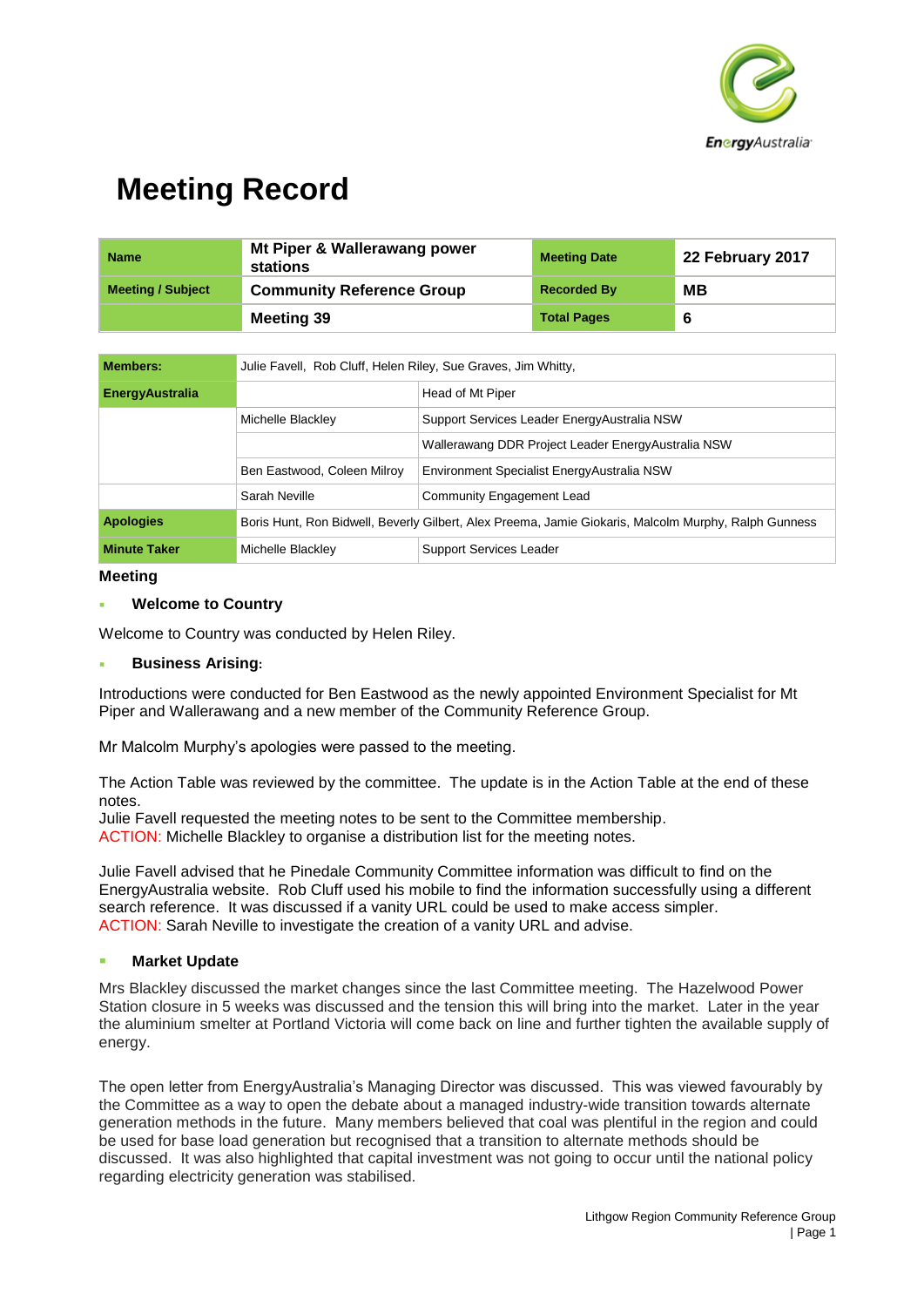

Jim Whitty asked if the plan to increase the number of units at Mt Piper was being revisited with the tightening market. Mrs Blackley advised that it was unlikely to get anyone to invest at the moment until the future direction of the industry was more certain.

Julie Favell mentioned that she read that the part owner of Centennial – Banpu were entering into renewable energy projects in particular solar power investments. This is showing that industry transition is an international issue and Australia needs to look to its future similarly.

Jim Whitty felt that coal-fired generation technology had also improved to decrease carbon emissions and that these options should be considered to continue base load generation. We thought that everyone know that brown coal was less clean than black coal. Current technology with carbon capture improved operational efficiency by 35% - 40%. He did not believe that solar and wind generation could work locally and he wanted to maintain the employment and economic benefits of the power generation industry within the local area.

Sue Graves mentioned that recent operation problems at Tallawarra and the Snowy Mountains scheme further complicated the supply of energy to customers. Rob Cluff stated that it was an embarrassment for the state of NSW that Tomago was recently wound down to cover a high peak in the market during recent hot weather. He believed the State and Federal Governments needed to get organised along the lines of Ms Tanna's open letter and not let this circumstance occur again. This situation had the potential to impact employment and profitability of businesses.

Mrs Blackley put forward that Ms Tanna wanted to open the debate about a managed and sustainable transition to alternate generation methods progressing with an affordable and reliable supply being available to all throughout the transition.

#### **Operational Update**

### Mt Piper

Both units are currently in service and operating reliably. Currently we have been generating at high levels to supply the market.

We are preparing for a works package on the brine concentrator at Mt Piper.

A new transformer has just arrived to replace the contaminated transformer. The Committee were reminded of the situation that happened about a year ago where a contractor contaminated the then newly arrived transformer with the wrong oil. This led to the ordering of this new transformer as a replacement at the supplier's cost.

We are currently planning for the Unit 2 Outage later in the year. Mrs Blackley advised the Committee that the works package would be similar to last year's outage. Further the turbine works have recently been proved to be quite successful and we are hoping for similar results with Unit 2. The increased efficiency was noted by Rob Cluff through the market app on his mobile phone.

#### Wallerawang Repurposing Project

EnergyAustralia are continuing to work with the 4 proposals, providing information to these proponents when requested. The Committee was advised that this process would take quite some time before we would be aware of any advancement of these proposals as the prospective projects are highly commercial in confidence. The proposals cover manufacturing, transport and recycling activities.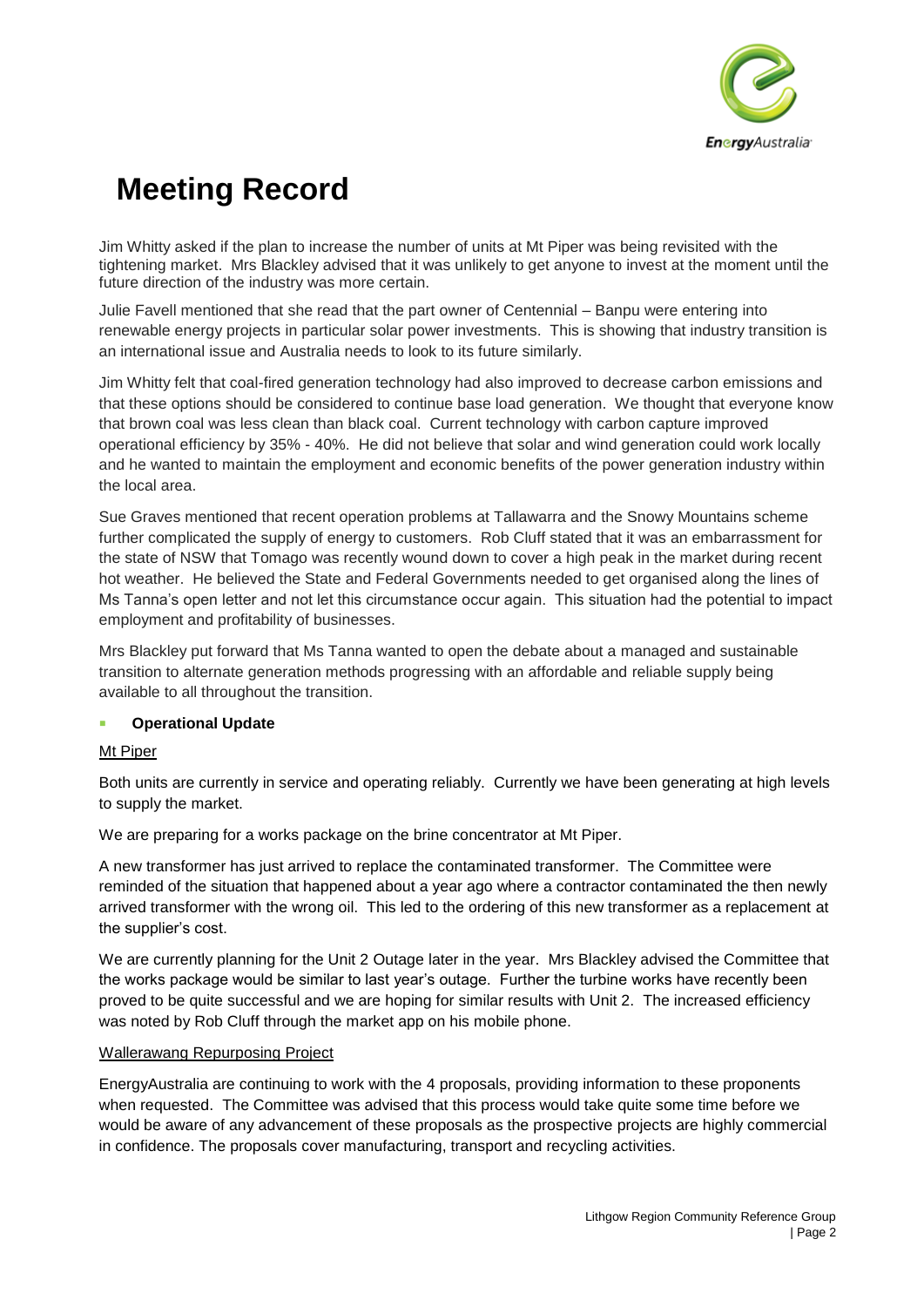

### Wallerawang DDR

EnergyAustralia has developed a strip out plan for the all the plant at Wallerawang, with something like 4000 to 5000 items to be removed from site. Unfortunately, we have found some small deposits of asbestos in and around plant items which may delay the dismantling process. We are being conservative and have placed barriers to stop entry to parts of the plant areas until we can analyse samples and reformulate our removal methodologies for each item with identified asbestos traces.

The DDR Owner's Engineer Aurecon continues on site and is assisting with the development of the program including assisting with the asbestos management. They are developing plans as a contingency if the repurposing does not come into fruition. There is a lot of work to be done in this area. Julie Favell stated she thought it was a good idea to have a plan B.

Treasury visited recently and were pleased with the progress and status of the project,

EA Auctions equipment packages are still being processed.

Wallerawang's Transformers were sold and shipped off site last week. The community will start to see some changes to site we have been talking about. Again if anyone would like a tour of the works we can organise this but you are welcome to view the work from a safe location outside the fence line.

Deconstruction of Unit 7 Cooling Towers has begun this week. The cooling tower will be removed within 8 weeks. Any issues please contact us on 6354 8111 or [community@energyaustraliansw.com.au.](mailto:community@energyaustraliansw.com.au)



#### **Site Safety**

The January 2017 safety statistics were shared with the Committee. The Lost Time Injury was explained and Jim Whitty advised that he knew of the injured person and had been visiting him at home.

Sue Graves asked whether the hazards were an issue and it was explained that these were hazards that had been identified and remediated.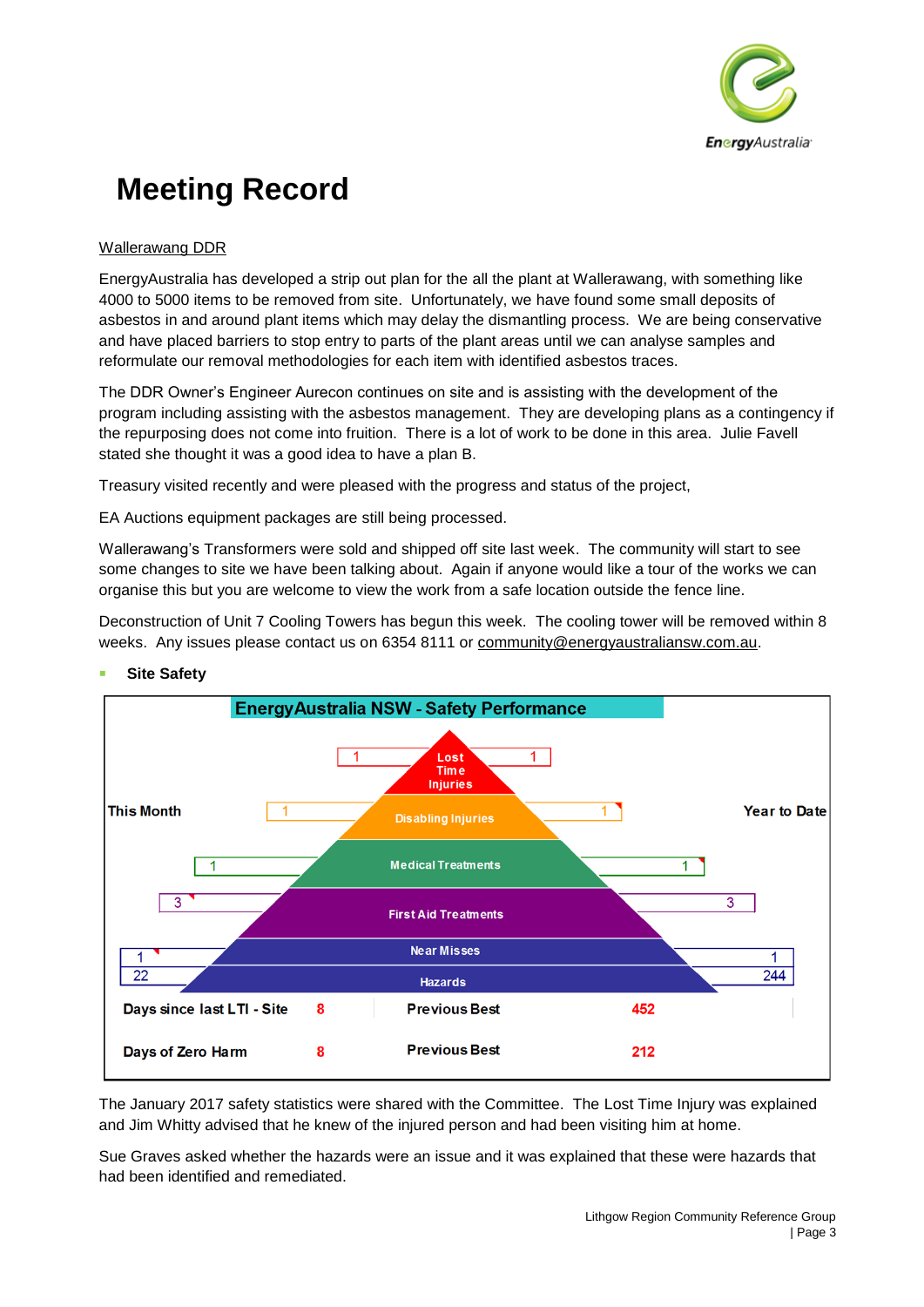

Mrs Blackley advised that Mr Murphy was taking a serious look at our approach to safety and with his objective eyes was seeing some areas for improvement. This fresh approach will be a healthy refresh of our commitment to safety and will enhance our safety performance for 2017.

#### Infrasound Investigation

The Committee were advised that there had been no change as neither complainant had been in contact with EnergyAustralia since the last meeting with the Committee. Ben Eastwood has had some limited experience with infrasound in the past and was now taking on this issue. The Committee was assured it was still an open matter and EnergyAustralia would continue to respond to any questions raised by either complainant.

Ben Eastwood further advised that we had provided a proposed methodology for the continued investigation but have yet to get any feedback from either complainant.

Julie Favell mentioned her discussions with the Dept. of Planning indicated that he draft amendment to the Industrial Noise Policy included infrasound. This might be some information that could assist in this matter.

### **Rail Unloader**

There has been no change with the status of the rail unloader site with environmental monitoring continuing. The agistment lease is no longer in place. EnergyAustralia are continuing to assess our options.

### **Water Management**

Oberon Dam's level has decreased to 97.48%. Our Total Active Storage has also decreased to 91.7% with:

- Lake Lyell at 97.4% and spilling sporadically,
- Lake Wallace at 108.8% and spilling,
- Thompsons Creek Dam at 83.5%.

A Red Algal Alert applies to Lake Lyell for Blue Green Algae and an Amber Algal Alert applies to Lake Wallace.

#### **Lamberts North**

- Ash Placement Volume
	- Ash placement in Lamberts North ceased in November 2016
	- o Due to re-commence in March 2017.
	- No complaints have been received
- No incidents recorded
- 2015-16 Annual Environment Management Report was submitted 12<sup>th</sup> January.
- No non-compliances have been experienced.

#### **Joint EnergyAustralia NSW/Centennial Water Project**

Three separate consortiums have been asked to submit requests for price by the joint venture. The request for price closes mid-April. EnergyAustralia will evaluate the provided information.

We are currently responding to Government agencies who have requested further information for the EIS. also providing information to the consortiums to assist with their pricing development and having ongoing commercial/financial/legal negotiations between the joint venture members.

Technical design interactions within the joint venture still continue. There is a lot of work occurring in the background for this project. This project is key to the future success of Mt Piper.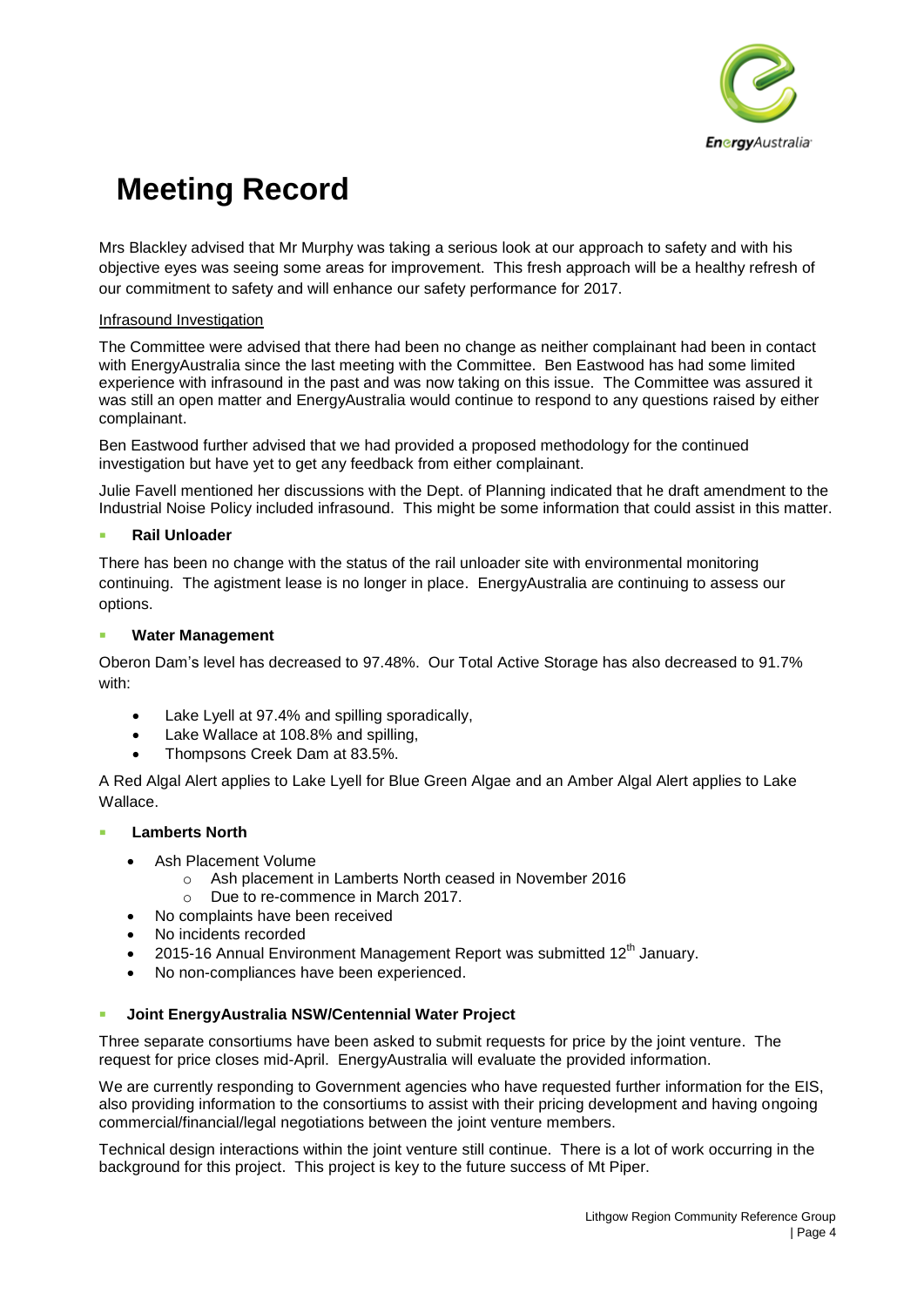

#### **Community Engagement Community Grants Program 2016 and 2017**

Michelle Blackley thanked the Committee members for their feedback regarding the applications to the second round of the 2016 Sponsorship Grant Program. All the applicants have been contacted and advised as to the success of their application.

The Committee were advised of the list of successful applicants and the amounts provided to each one. In some cases we provided smaller amounts than what was requested and in the case of the one applicant we were able to provide a used laptop for their administration requirements. The Committee approved of these results. The reasons for not supporting two applications were provided and agreed by the Committee.

The Committee were advised that the next round of Sponsorship Grant founding was being advertised on March 6. There will be \$30,000 available for each of the two rounds in 2017 which is a substantial increase from 2016.

The media release is in draft that will be published to be advised the community of the successful applicants in the second round of funding for 2016.

Sarah Neville also advised that the themes for the community engagement in 2017 were education and social Inclusion. Sarah also advised that we have tried to simplify the application form. Please let us know if you think further improvements can be made to the form to make it easier to apply.

### **Community Survey Results**

Sarah Neville gave a high level summary of the community survey that was conducted in October to November last year. Community members from Portland, Wallerawang and Lithgow were involved. Four focus groups were conducted, two in Wallerawang and two in Lithgow. Of these focus groups two were with community members who held positive views toward power and the mining industry and two other focus groups were negative. We screened out those people who held extremely positive or negative views so the discussion allowed everyone to input.

EnergyAustralia also conducted 200 telephone interviews, with 100 from Lithgow, 50 from Portland and 50 from Wallerawang. These numbers are seen as statistically significant given the population of the area and can therefore be applied across the wider community.

We also held 12 interviews with local stakeholders who covered the local council, state Government, regulators, environmental groups and community leaders. These interviews lasted about 1 hour and focused on EnergyAustralia's communication and engagement.

Some key messages that came out of the survey were:

- Only 36% of the local community were aware that EnergyAustralia owned Mt Piper, Wallerawang and Pinedale,
- 90% of the local community agree long-term local businesses have a responsibility to try and build the sustainability of the local community.
- The community is keen for more news and regular updates from EnergyAustralia
- The local community want to be kept in the loop about what is happening at the Wallerawang Power Station
- The local community expect EnergyAustralia to be more intuitive in what it supports and more vocal about investments
- The local community is seeking assurance about EnergyAustralia's vision for the its future in Lithgow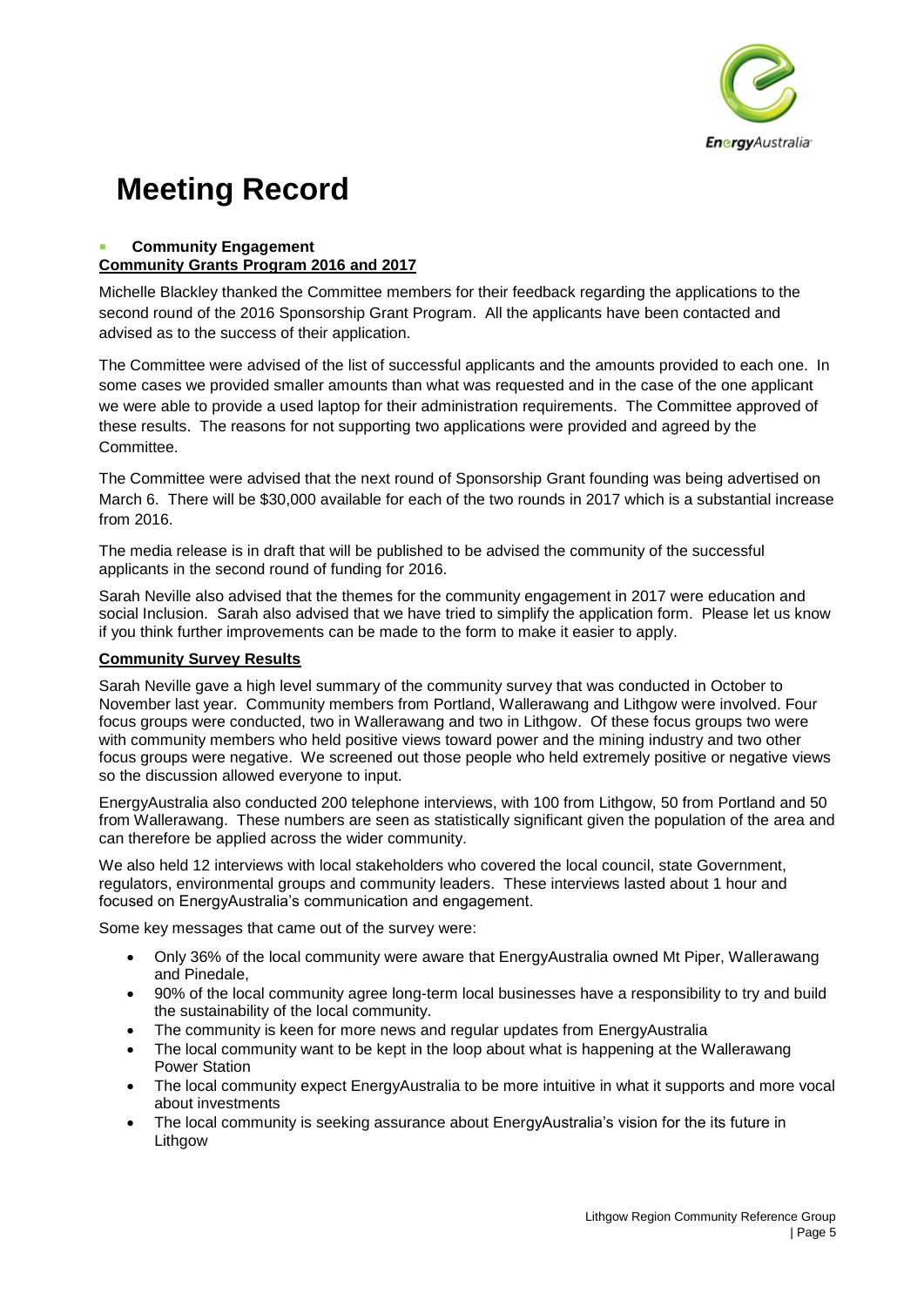

We also got a feel that we need to change the communication channels somewhat when we wanted to inform and communicate with the local community. Social media will be used more often to get our message to everyone in the community.

Sarah further advised that it was clear that our stakeholders want to see proactive and regular communications form EnergyAustralia and we shouldn't just rely on this Committee to spread information to the broader community.

Our way forward from here is to discuss and seek internal feedback on the research results. We will then review and update our community engagement and communication plans to reflect the feedback from the research. This will include a focus on increasing consultation and providing regular proactive updates about our business and site based activities.

### **Merging of Community Consultation Committees**

The merging of the Mt Piper/Wallerawang Community Reference Group and the Pinedale Community Consultative Committee is progressing with the Dept. of Planning responding to the letter we sent them late last year.

The Dept. of Planning asked for further information including who made up the membership of both committees, what was the response from both committees about the proposed amalgamation and the dates of the next meetings. We provided this information just this week. The Dept. of Planning had rung back and Michelle Blackley has tried to contact them today but was unable to reach the contact before this meeting.

We are hopeful that the new format will begin with the upcoming May 2017 meeting. Once again the members were encouraged to apply for the new Committee.

#### **General Business**

#### Energy Recovery Project

Sarah Neville introduced the Energy Recovery Project to the Committee. EnergyAustralia is looking at how it can reduce emissions at Mt Piper by adding a new part to the plant to run on refuse derived fuel (RDF).

A feasibility study is currently being undertaken and is due to be completed in mid-2017. This study will assess impacts and gather feedback from stakeholders including the local community. If a decision is made to progress this project, further community consultation will take place before final plans are submitted for approval.

Refuse Derived Fuel (RDF) is a source of energy currently used in the United States and Europe. It is a sustainable energy source as it uses materials that would otherwise go to landfill and create high levels of methane. This then makes the project attractive to EnergyAustralia as the overall carbon emissions are lower for RDF than for coal products.

EnergyAustralia and Re.Group are proposing to use RDF made from selected materials including nonrecyclable paper, plastics and disused linen.

RDF burns differently to coal and is a relatively new technology in Australia, EnergyAustralia will be careful to ensure any impacts are researched in the feasibility study and would appreciate community feedback to ensure we capture any possible community concerns. The objective is to minimise or avoid these impacts entirely. Part of the work we're doing involves evaluating the technology used by other countries to protect the amenity of the local area, particularly air quality.

Lithgow Region Community Reference Group Should this project proceed, it will use existing proven technology and comply with NSW EPA's Energy from Waste (EfW) policy and regulations which include limits for noise, odour and air emissions. We are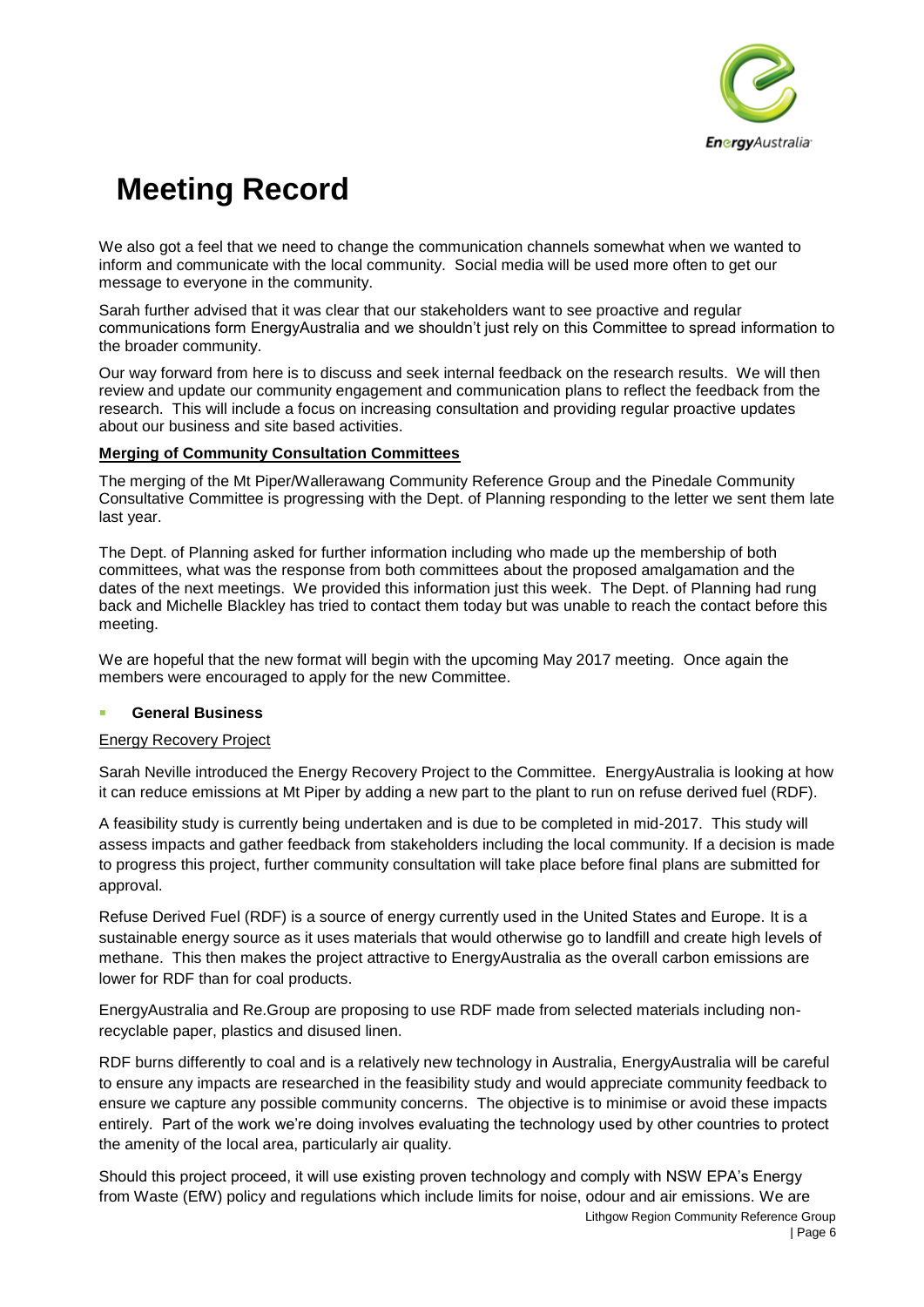

also assessing how best to transport RDF material prepared at specialist facilities in Sydney. Road is the most likely option but rail is also being explored. All the impacts of any project we do must be environmentally and socially acceptable.

If approved, the project will build a new facility at the Mt Piper power station under a separate Environmental Protection License.

This project represents an investment in the local community of approximately \$60m and in the long-term operation of the Mt Piper power station.

The timeframe for the project is around 12-18 months to complete and could generate its first electricity as soon as 2019. Approximately 120 jobs will be created during the construction period. An estimated \$3.7m contributed to local economy each year through the purchase of goods & services.

EnergyAustralia is working with Re.Group to look at potential fuel sources for this project. Re.Group has existing resource recovery facilities that are capable of providing appropriate materials

Costa Tsiolkas from Re. Group was introduced to the Committee and provided answers to the Committee as follows:

- RDF when combusted has 15% 30% less carbon emissions than coal,
- An independent boiler will burn the RDF product and be sent into the existing heat cycle to bolster the efficiency of the unit,
- The unit will not need as much coal to generate the same number of megawatts,
- Approximately 100,000 tonnes of RDF product would be burnt in a year which would yield approximately 15 tonnes of ash,
- The ash can be reused in products such as road base but for this project it is a very small amount,
- It is likely that the ash will be disposed of separately but the feasibility study will investigate these options,
- Emissions from these plants are low and are located in residential areas in Europe,
- The RDF is supplied to site in bales which are transported in containers,
- Transport options will be researched in the feasibility study. Road and Rail are the two obvious options at the moment.
- There is likely to be approximately 10 return truck movements per day if this transport option is used.
- Re.Group has a facility in Western Sydney that recovers traditional non-recycled waste streams for reuse. For example, composting organics. There is not much we can do with batteries that are but in the kerbside waste but we are able to recover 80% of the red bin waste stream before it goes to landfill. The other 20% will be reduced further when we start to use RDF. This is a big step forward environmentally.
- There would be very strict guidelines about air quality after the combustion process applied to the plant and indeed some plants had better air coming out of the plant than what went into them.

Mr Tsiolkas said he had been working on recovery and reuse of waste streams for 10 years and was passionate about this project. He had travelled to Europe and was impressed with their approach to energy recovery from waste. It was a part of everyday life with residents segregating waste to optimise the amount of recovery that could be realised. The plants were in the middle of residential areas and one location had a recreational ski park on top of the recovery centre. He felt the time was right for one of these projects in Australia as sites for landfill were running out and there was plenty of waste that could be recovered for energy available right now in Australia.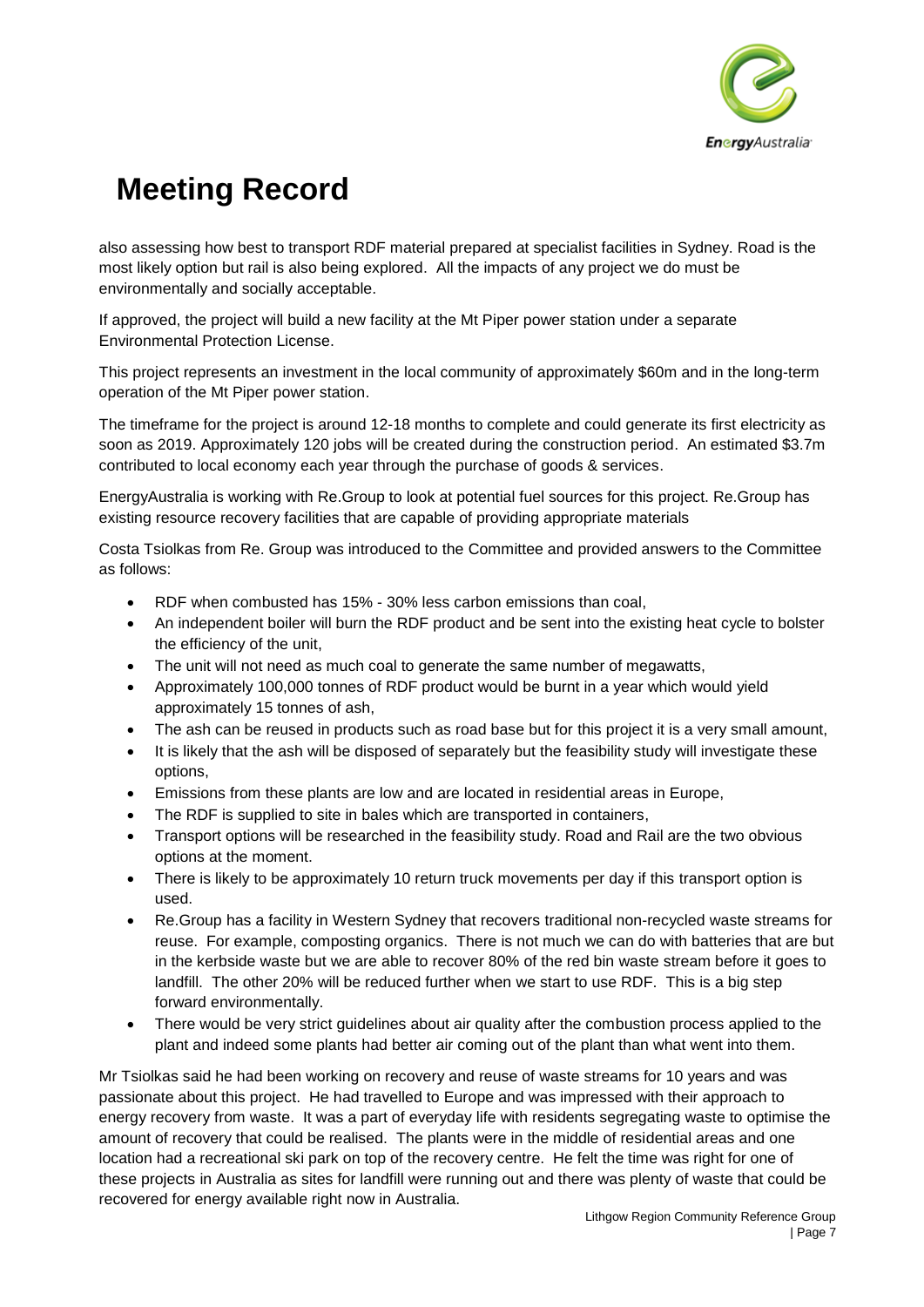

Further information was requested by the Committee regarding:

- What are the residuals from the project and how would they be disposed
- What green schemes could be used to benefit the project such as NGERS?
- Had any of the communities using this technology had problems with the plant?

The overall feeling from the Committee was that this was a worthwhile project to research and they were interested in hearing more about it. They also wanted information to go out the broader local community about this project in order to get the best feedback.

#### Installation of a Boat Barrier at Lake Lyell

Michelle Blackley advised that EnergyAustralia are seeking tenders for the installation of a boat barrier at Lake Lyell Spillway. This installation will improve safety for staff, contractors and recreational users of Lake Lyell.

The proposed design will**:**

- Keep boats a safe distance from the spillway
- Have secure restricted access for authorised personnel to work in the area if necessary
- Highly visible (safety yellow)
- Modular design to allow component replacement
- Will maintain buoyancy when damaged
- Will absorb impact by watercraft/debris
- Not impact free flow of water at higher levels

The Committee agreed with this safety proposal and were happy to see this improvement.

Julie Favell wanted to hear more about the Redback solar battery partnership that EnergyAustralia was involved in.

ACTION: Michelle Blackley will organise this information for the next meeting.

Julie Favell noted that the Secretary's Environmental Assessment Requirements (SEAR's) had been renewed for Pine Dale Mine. Julie asked what the intention of the business was in developing Pine Dale Mine. Ben Eastwood confirmed that the SEAR's had been issued by the Department of Planning and Environment. Ben Eastwood noted that the business was reviewing its options with the site and that the next step in the planning process is to prepare a Preliminary Environmental Assessment (PEA). it was noted that there was no immediate plans to progress to the PEA stage at this time and the site would remain in Care and Maintenance.

Julie Favell wanted to know the progress made on the community partnership with the Lithgow campus of UWS.

ACTION: Michelle Blackley to provide an update at the next meeting

Jim Whitty asked if the work had been completed to stop the creek on the Wilkinson property in Lidsdale from flooding. Michelle Blackley advised that the work was completed and that Mrs Wilkinson was happy with the results.

Rob Cluff stated that the long grass in front of the Wallerawang Power Station needed to be mowed more regularly. Mr Cluff said "It looks like no-one cares about the power station."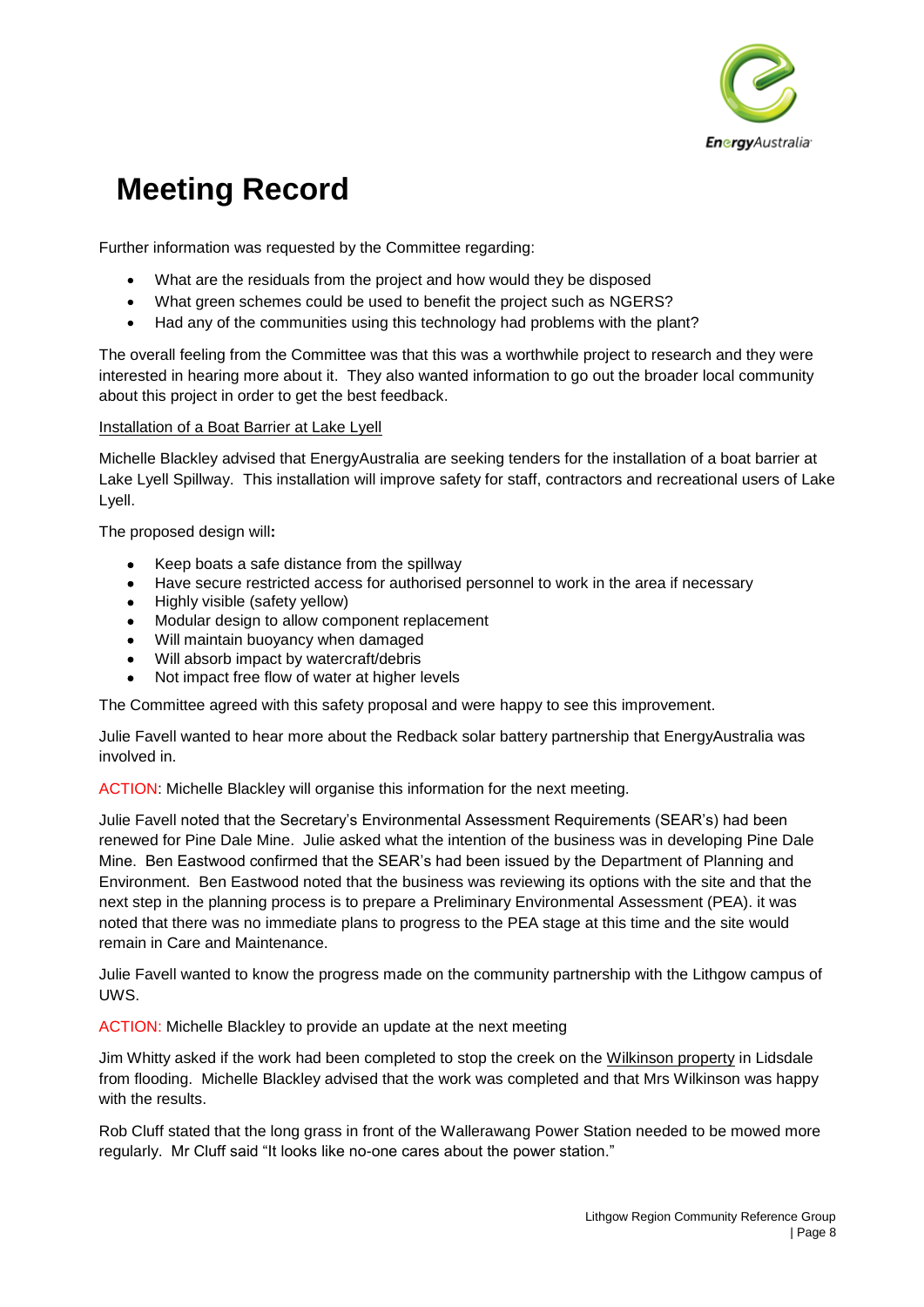

Julie Favell advised that UnitingCare run a training programme for local disabled people to teach them to mow lawns. This might be of assistance.

ACTION: Michelle Blackley to investigate the issue.

Rob Cluff also mentioned that the reeds in Lake Wallace were impacting on the users of the lake. Could EnergyAustralia do something about removing the reeds?

ACTION: Michelle Blackley to investigate the issue.

Meeting closed at 7:00 pm. A thank you cake was cut by Sue Graves, Julie Favell and Jim Whitty who have all served on the Committee since its inception ten years ago. All attendees enjoyed a BBQ to celebrate.

#### **Next Meeting**

The date for the next Forum meeting is Wednesday 31 May 2017.